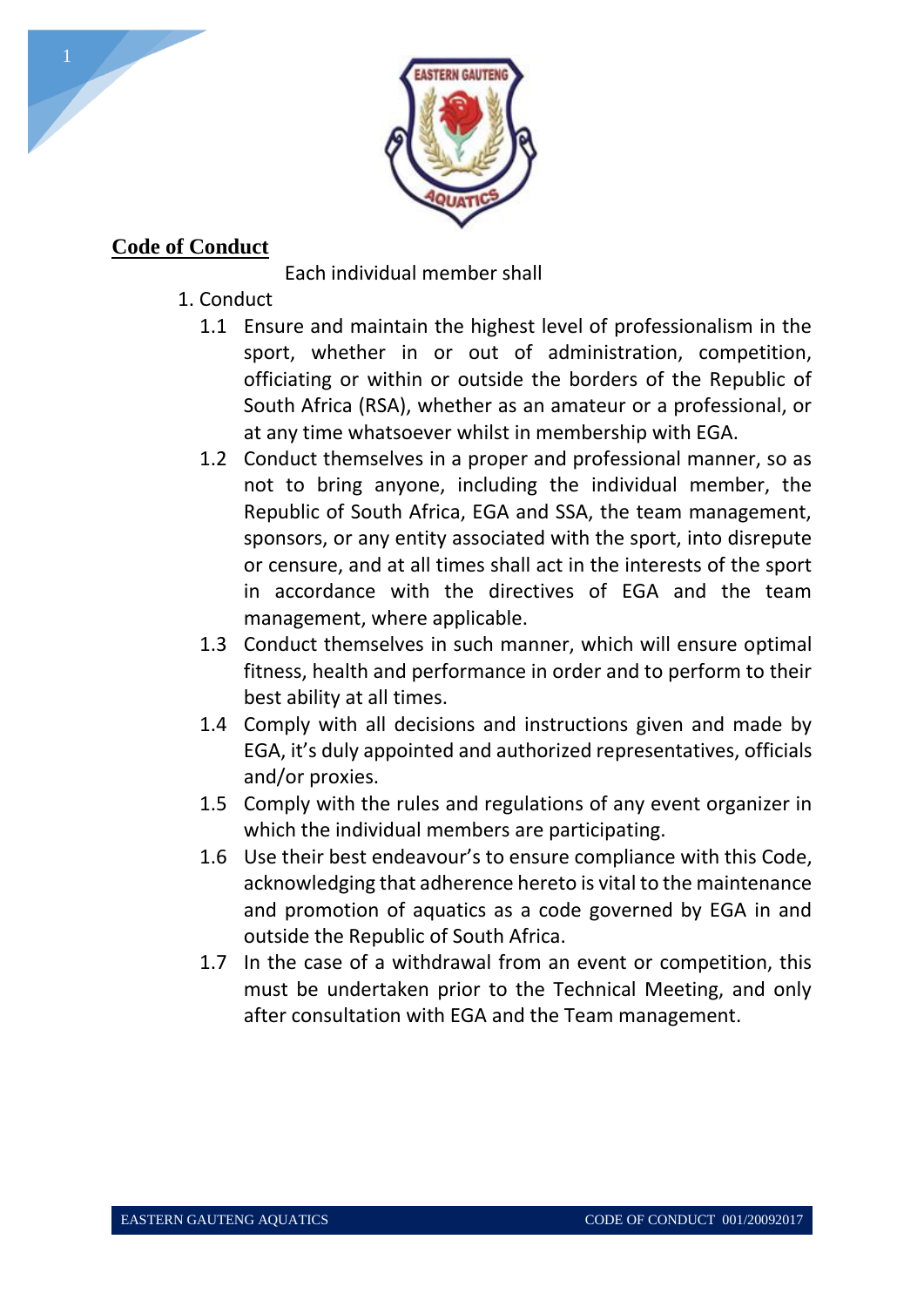

## 2 Medical

- 2.1 Undergo such medical or other testing as may reasonably be required by SSA, FINA, IOC, competition organizer, or a duly appointed authority, in order to determine whether the member has transgressed any provision regarding banned or prohibited substances as mentioned above.
- 2.2 When selected to represent any team associated with EGA and or SSA, whether on an international, national, regional or local basis, or the like, shall agree to achieve and maintain their optimal fitness and health in order to perform to the best of their ability.
- 2.3 At all times, make a full declaration to EGA and or SSA of any factors, which may affect their performance due to physical, mental or for any reason whatsoever.
- 2.4 Agree to conduct themselves in such a manner so as not to endanger their health, fitness or wellbeing, and agree to ensure that their health and wellbeing is maintained at all times before, during and after a tour and/or competition.
- 2.5 Responsible for advising the EGA and or SSA and the Team Management of any medication with regard to allergies, and such like conditions.
- 2.6 Not take or use any type of medication without first consulting EGA and or SSA and the Team Management.
- 3 Doping Control
	- 3.1 Be solely responsible for noting the conditions of doping control as set by FINA, SSA and the like.
	- 3.2 Not take any prohibited or banned substance as determined by FINA and/or the International Olympic Committee (IOC), or any organizer, and in this regard, confirm that any such transgression, whether intentional, negligent or innocent, constitutes a breach of this Code, as a consequence of which the member shall be liable to the appropriate sanction.
	- 3.3 Be responsible for submitting all doping control forms, in triplicate, within the stipulated time period.

2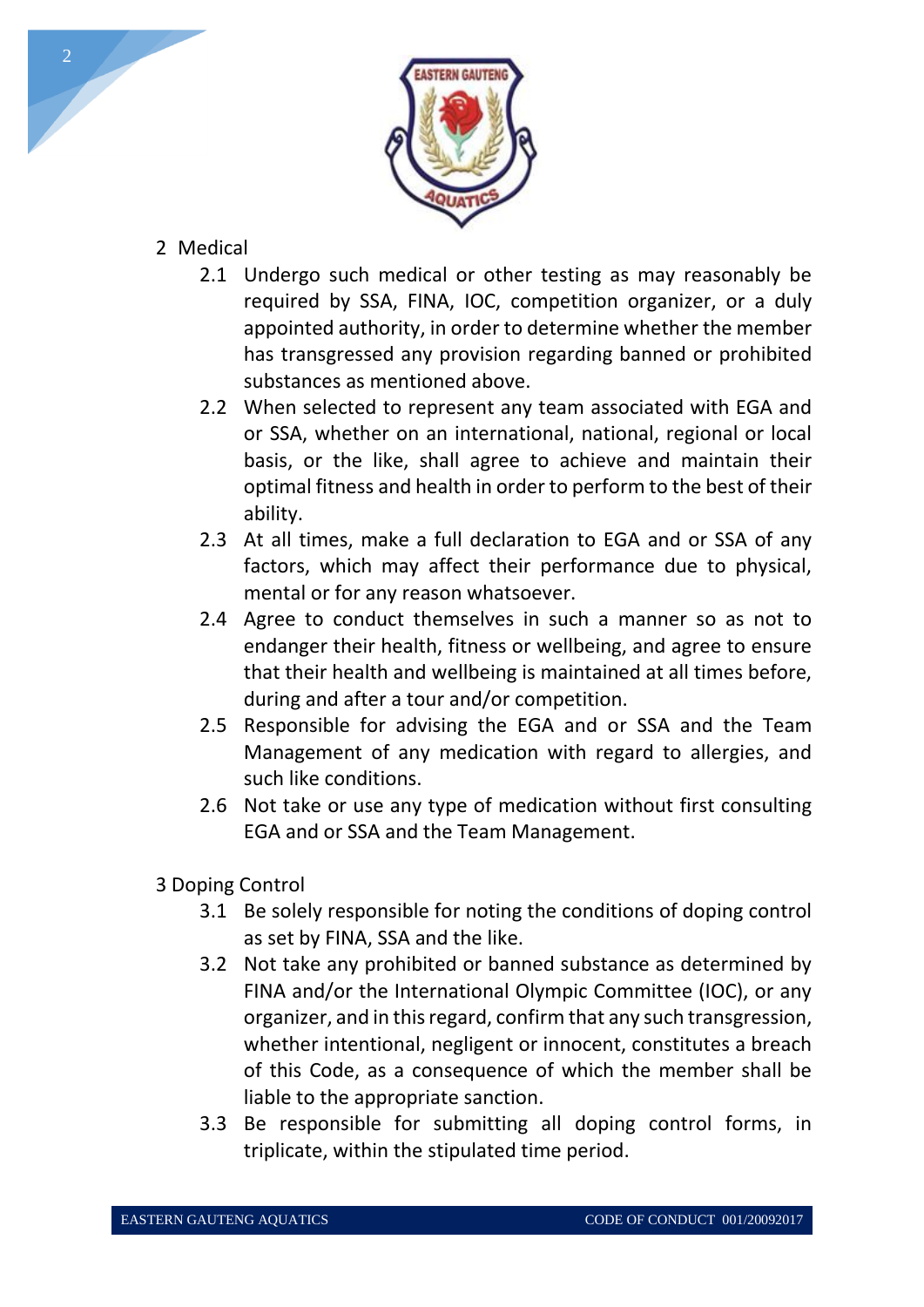

## 4 Dress Code

- 4.1 Accept that EGA shall have the sole discretion to determine what clothing shall be worn during the duration of the competitions and functions.
- 4.1 Comply with the dress code determined by EGA, including, but not limited, to the wearing of the appointed uniform and/or clothing and/or kit for travelling, training and competition and for designated functions, awards, ceremonies, etc.
- 4.2 Wear clothing, kit, etc. that has been approved by EGA or the event organiser.
- 4.3 Appear at all presentations, television interviews, etc. in the clothing provided by EGA and as directed by the Team Management.
- 4.5 Be responsible for all clothing and equipment, and shall be personally responsible for the replacement of the same equipment at his/her cost.
- 5 Travel/ Accommodation
	- 5.1 Accept and agree that EGA, where applicable, will undertake all travel and accommodation bookings.
	- 5.2 Be expected to settle all outstanding financial obligations one week before the member/team departure,
	- 5.3 Be responsible, if approved by EGA, for any deviations from the original schedule set be EGA with regard to travel, costs, etc.
	- 5.4 Accept the decision of the Team Management with respect to mode of travel, accommodation arrangements, etc.
	- 5.5 Be personally responsible for all additional expenses, such as private telephone calls, room service, etc.
	- 5.6 Travel to and from competitions in accordance with the manner and directions of EGA and/or it's duly appointed representatives, and in this regard, shall as far as is practically possible, travel together as a team.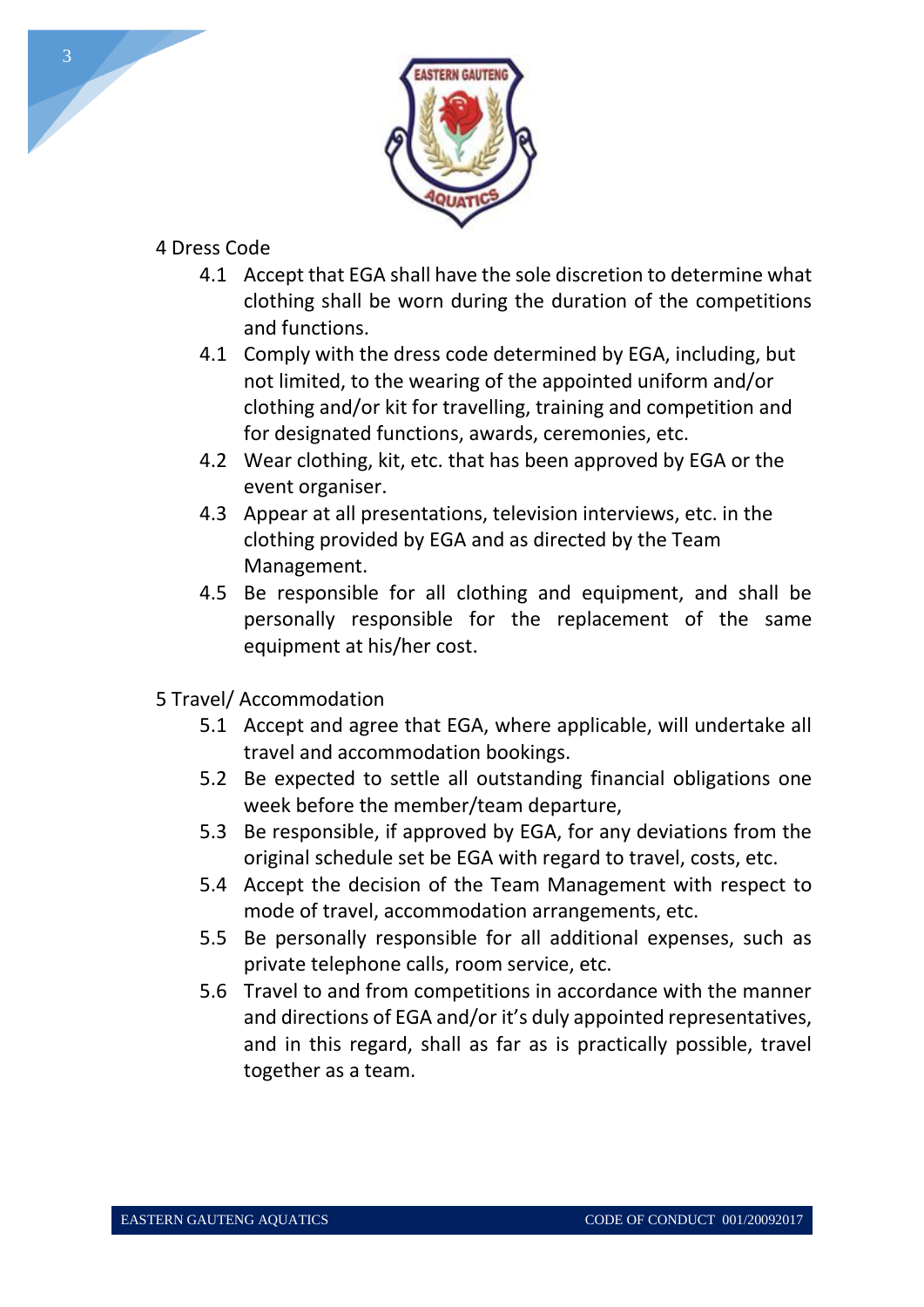

- 5.7 Agree that at all times, whilst travelling to and from and while on tour, or meetings, to stay in the accommodation provided by EGA, and further agree to be subject to and comply with all directions and orders of EGA, its duly authorized representatives, team officials and the proxies.
- 5.8 Be responsible for advising EGA and the Team Management of any religious or dietary objections/needs.

#### 6 Minors

6.1 In the case of minors, their parent/s and/or legal guardian/s of any team member, shall agree in writing that EGA and/or its duly authorized representatives shall have the authority of in loco parentis to exercise any control over such minor team member, in the interests, health and wellbeing of the member, EGA, the sport, other team members and any other authorized persons.

## 7 Behaviour

- 7.1 Unless authorized by EGA and/or its duly authorized representatives, the members shall not smoke, consume alcohol or imbibe any substance banned by EGA, SSA, FINA, IOC, organizers, or any substance declared illegal by any due authority.
- 7.1 Act in accordance with the directions and in the interests of sponsors as approved by EGA and to provide the sponsors with the appropriate exposure whilst a team member, or at any time whilst receiving any benefit from such sponsor. In this regard, members agree to, as is reasonably required, appear in advertisements for such sponsors for no remuneration, unless authorized by EGA.
- 7.2 Not advertise, be associated with, or endorse any product or service which is illegal, immoral, or contrary to the interests of any official sponsors of EGA or its events or competitions and/or any products, services, promotions, commercials, advertisements, or the like which are not sanctioned by EGA or its events, products, services, promotions, commercials, advertisements or the like not sanctioned by EGA.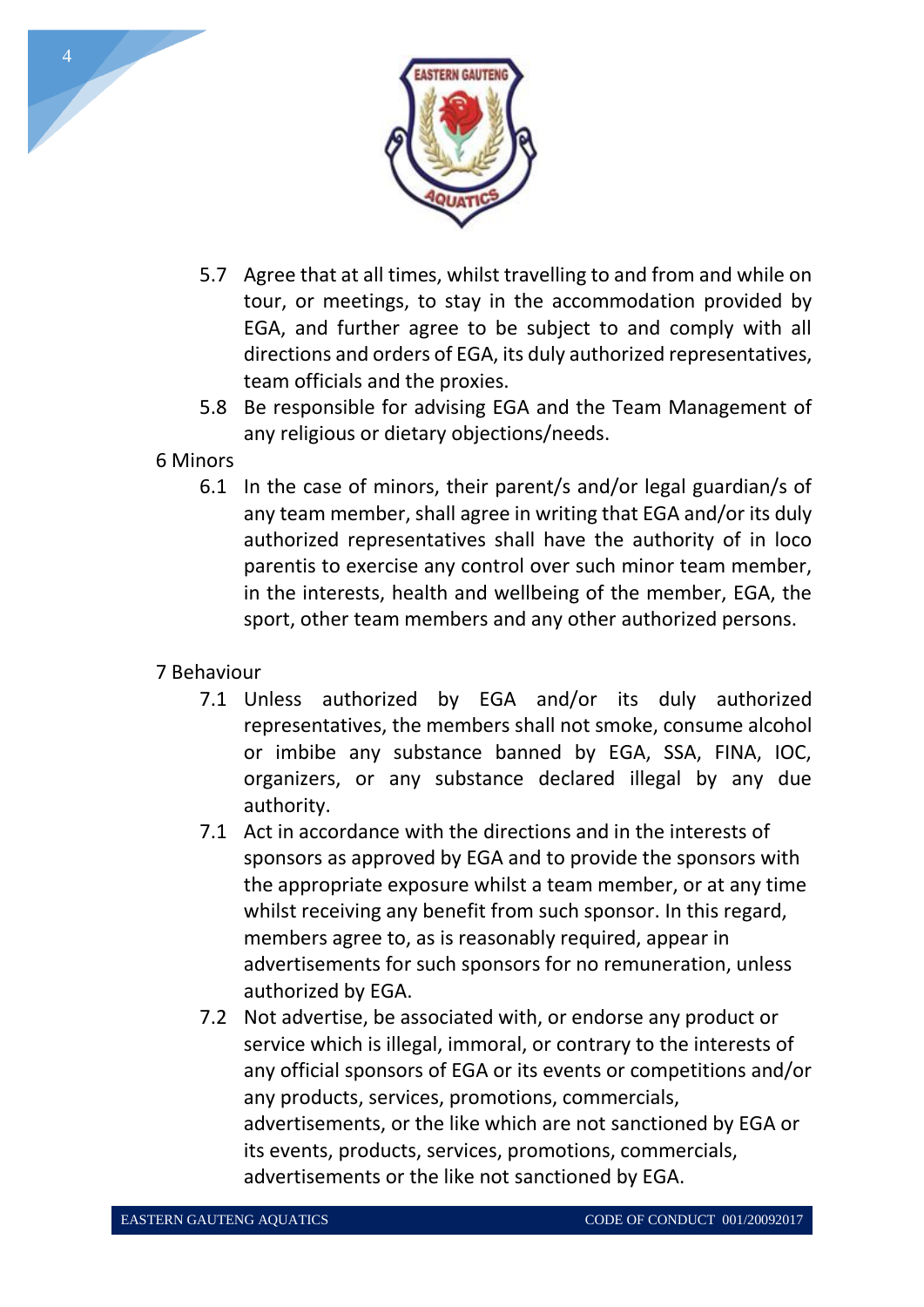

7.4 Not display any mark or logo at any time, which is not that of the EGA official sponsors or the like.

## 8 Media

8.1 Not make, comment, issue, authorize, offer or endorse any public criticism or statement having or designed to have an effect prejudicial to the best interested of the sport, EGA, SSA, team members, other competitors, organizers or any other person or body whatsoever.

Whilst as a member of a team or a competition, not to act as a journalist, contributor to articles, or give interviews to the print or electronic media without having obtained the prior written permission of EGA.

Shall be entitled to undertake interviews to the media as arranged by the EGA

Only comment on their individual performances or prospects.

- 9 Discipline
	- 9.1 Notwithstanding anything to the contrary contained herein or in the Constitution, EGA and/or its duly authorised representatives, shall have the power to hold a summary disciplinary enquiry over any team member, and to terminate such a team member's membership and/or participation in any tour or team, and to order such a member to return at the members own cost, notwithstanding EGA's right to recover any damages suffered by it and/or its sponsors as a result of such termination.
	- 9.2 Have the right to appeal against any decision of the disciplinary action.

## 10 Indemnity

10.1 Once the individual member has been selected to represent EGA in any capacity, he/she expressly agrees that EGA shall not, in any circumstances whatsoever, be under any liability whatsoever for any loss, damage or injury of whatsoever kind arising directly from any act, neglect or default on the part of EGA and connected with he or she's membership of the team.

5